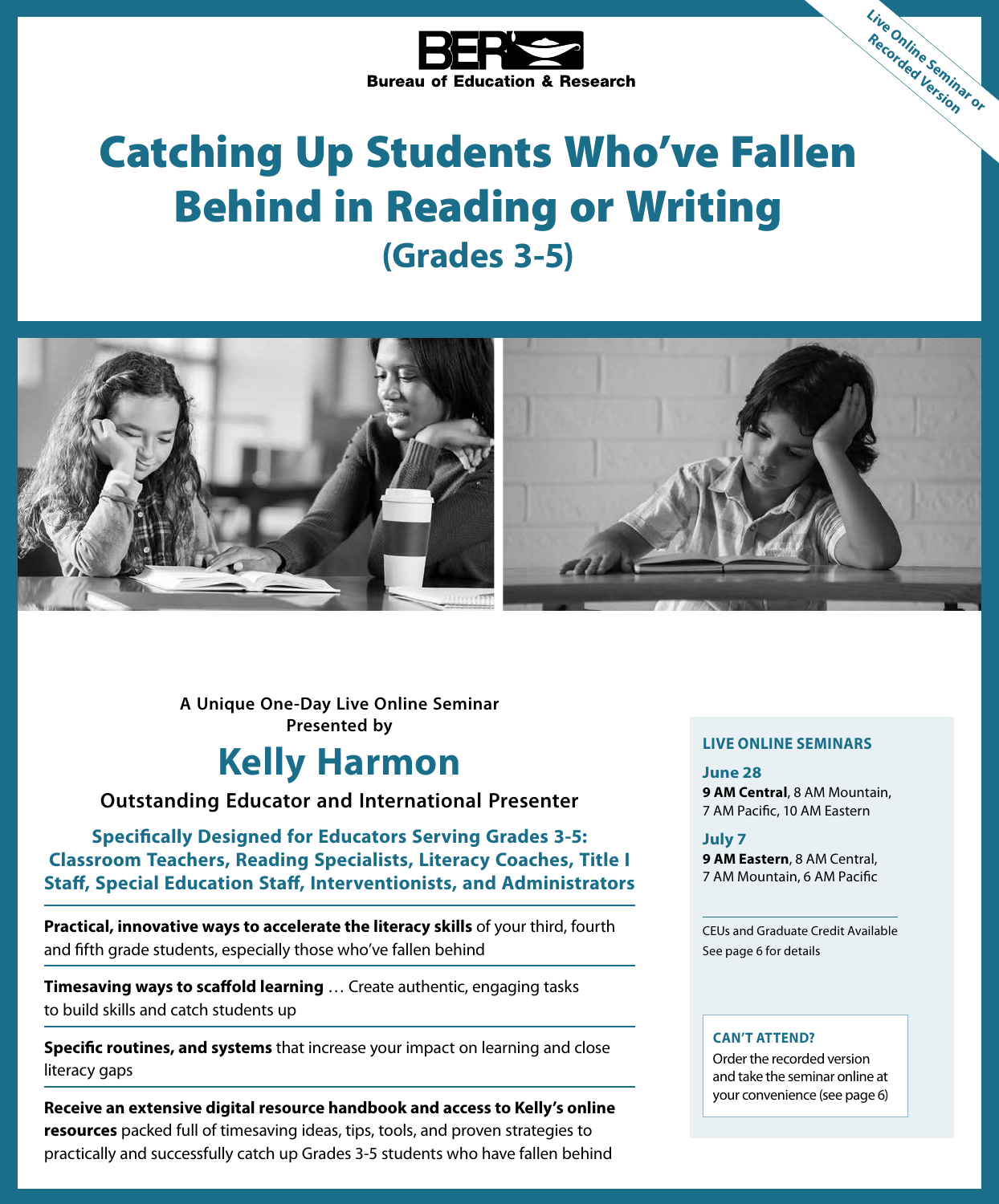# **Ten Key Benefits of Attending**

"A great seminar. There were things shared that  $\dot{\mathcal{I}}$ am currently doing that were reinforced as being good strategies. I was reminded of strategies that I haven't used in a while, and given new things to try. I can't wait to try them out."

> **– MARY EHLI, 3RD GRADE TEACHER**



### **Who Should Attend**

Educators Serving Grades 3-5: Classroom Teachers, Reading Specialists, Literacy Coaches, Title I Staff, Special Education Staff, Interventionists, and Administrators

## **1. Keys to Catching Up Students Who've Fallen Behind**

How to have the greatest impact on catching up your Grades 3-5 students who have fallen behind and accelerate learning for all

### **2. Build Upon Strengths**

Struggling students thrive when we tap into their interests and strengths … Learn how to identify the strengths, interests, and challenges of your students and how to bolster learning to close the gap in reading and writing

### **3. Develop Digital Literacy Lessons for Immediate Implementation**

Leave this seminar with dozens of digital tools ready for immediate implementation with your students … Learn what to include and how to approach your mini lessons, make the best strategies, and fully realize the power of blending traditional and tech based approaches when working with struggling students

### **4. Social and Emotional Learning for Better Behavior and Learning**

Learn the next steps in helping your students develop the will and thrill of learning that they need to make big gains in literacy progress … How to significantly improve your students' belief in themselves and open the door to catching up

## **5. New Curriculum Integration Strategies to Improve Reading and Writing in Less Time**

Time-saving, easy-to-use integration techniques … Use of mentor texts, strategic reading groups and multi-modal text sets to make connections and strengthen the skills of your students who need to catch up, all while saving you time

### **6. Strengthen Reading and Writing Skills**

How to accelerate your students decoding, spelling, writing, speaking and listening skills … Maximize your students' comprehension, fluency and ability to better understand content areas

### **7. Increase Student Engagement, Increase Learning**

Encourage students to become a part of the literacy learning process by utilizing free Ed Tech tools such as Google apps, Pear Deck, Flipgrid, IdeaBoardz, and many more … Move students further along in their learning by maximizing the use of technology

### **8. Create Literacy Learning Opportunities Your Students Will Love**

Accomplish the goal of learning comprehension strategies AND building background knowledge about new topics and ideas … Learn how to help students build and activate prior knowledge to support greater reading comprehension

### **9. Prioritize Learning and Reduce the Gap**

Create a plan for selecting grade level priority standards and bridge the gap when students need prerequisite skills and strategies … Focus instruction and practice on critical-to-learn-now literacy knowledge and skills to close achievement gaps

## **10. Receive an Extensive Digital Resource Handbook and Special Online Access**

Each participant will receive an extensive digital resource handbook that includes detailed descriptions and practical classroom applications of each strategy presented … Receive access to Kelly's specially created Google Resource folder, containing helpful online resources and tutorials perfect for use with your Grades 3-5 students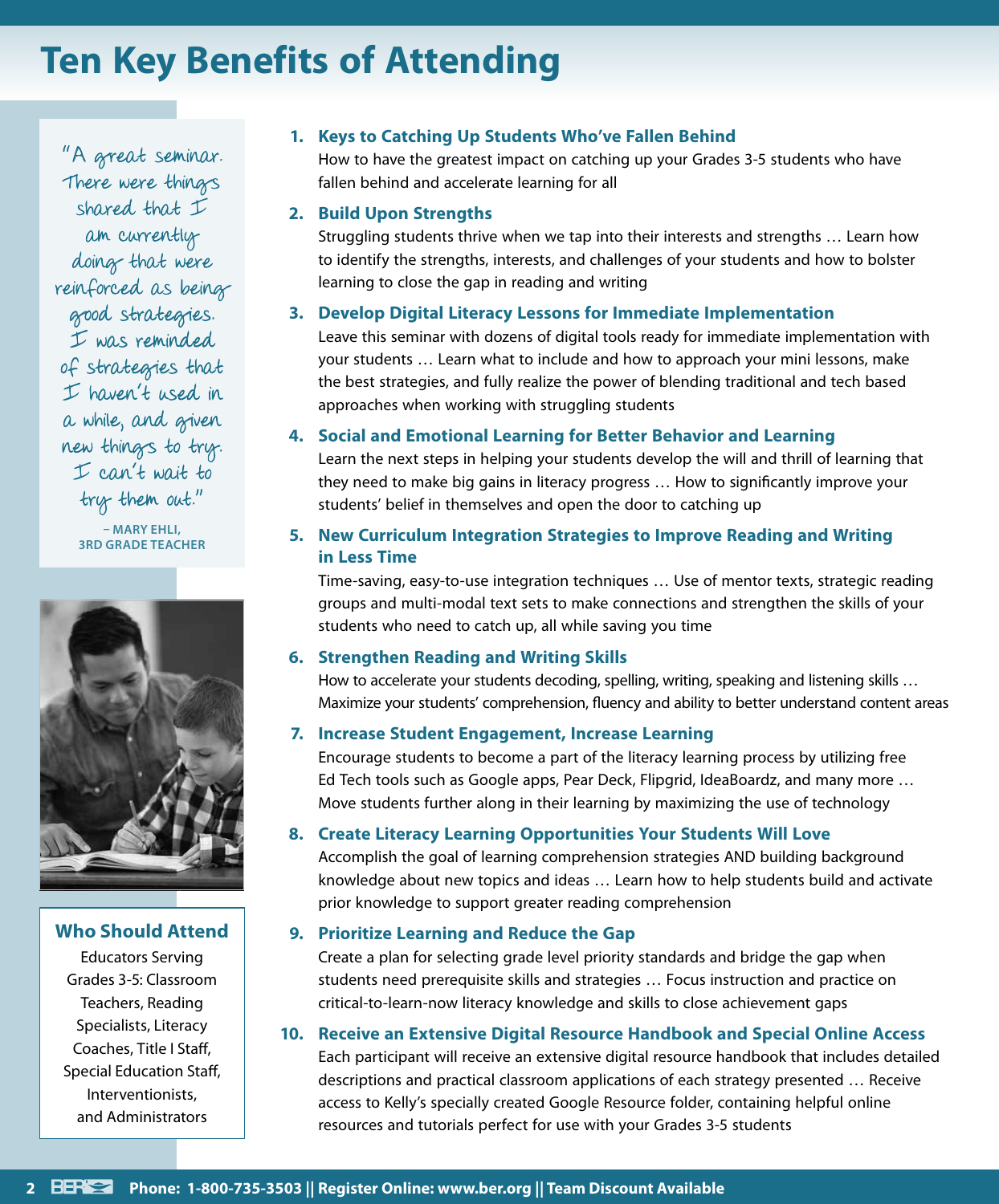# **Outstanding Strategies You Can Use Immediately**

# **What You Will Learn…**

- **•** How to **strengthen your Grades 3-5 learning environment** into a novel, safe space to maximize learning
- **•** The best digital tools to **support student engagement, improve literacy skills, and catch up students** who have fallen behind
- **•** Use **quick formative assessments** that allow you to take action quickly and close the daily learning gap
- **•** Quick and effective ways to **support collaboration among students** with a focus on strengthening the skills of students who have fallen behind
- **•** How to use video making to demonstrate and **develop student thinking in all content areas**
- **•** Use **quick, easy-to-use tech strategies** to activate prior knowledge and get your students thinking critically about topics
- **• Classroom-tested, student-approved** literacy lessons for immediate implementation
- **•** A plethora of ways to **differentiate instruction and scaffold learning** to support students as they catch up
- **• Valuable ways** to maximize student voice, engagement, and learning



"Excellent presentation! Kelly is a very energetic and encouraging presenter who got me excited about implementing some of the strategies with our teachers."

**– CATHY AMES, DIRECTOR OF CURRICULUM AND INSTRUCTION**

# **Practical Ideas and Strategies**

In this strategy-packed seminar by **Kelly Harmon**, an international educational consultant with extensive experience working with Grades 3-5 students, you will discover how to empower learning for your students who have fallen behind. In Kelly's seminar, you will discover the most effective, cutting edge instructional strategies to catch up third, fourth and fifth graders. You will learn dozens of ideas for accelerating the learning of your struggling students. Join Kelly to explore the newest ways to monitor and adjust instruction based on student results. You will leave this outstanding seminar with renewed enthusiasm for teaching and learning as well as a wealth of ideas for innovating the learning opportunities for your Grades 3-5 students.

This fast-paced day packed with the best research based and classroom tested strategies will provide you with the tools you need to catch up your students who have fallen behind! You will walk away not only with an extensive digital resource handbook packed with dozens of practical, easy to implement strategies but access to Kelly's online resources designed specifically for Grades 3-5 students who need to catch up. The day will focus on the practical strategies needed to catch students up.

**No matter your experience level with struggling learners, you will leave this seminar with a wealth of practical, use-tomorrow ideas.**



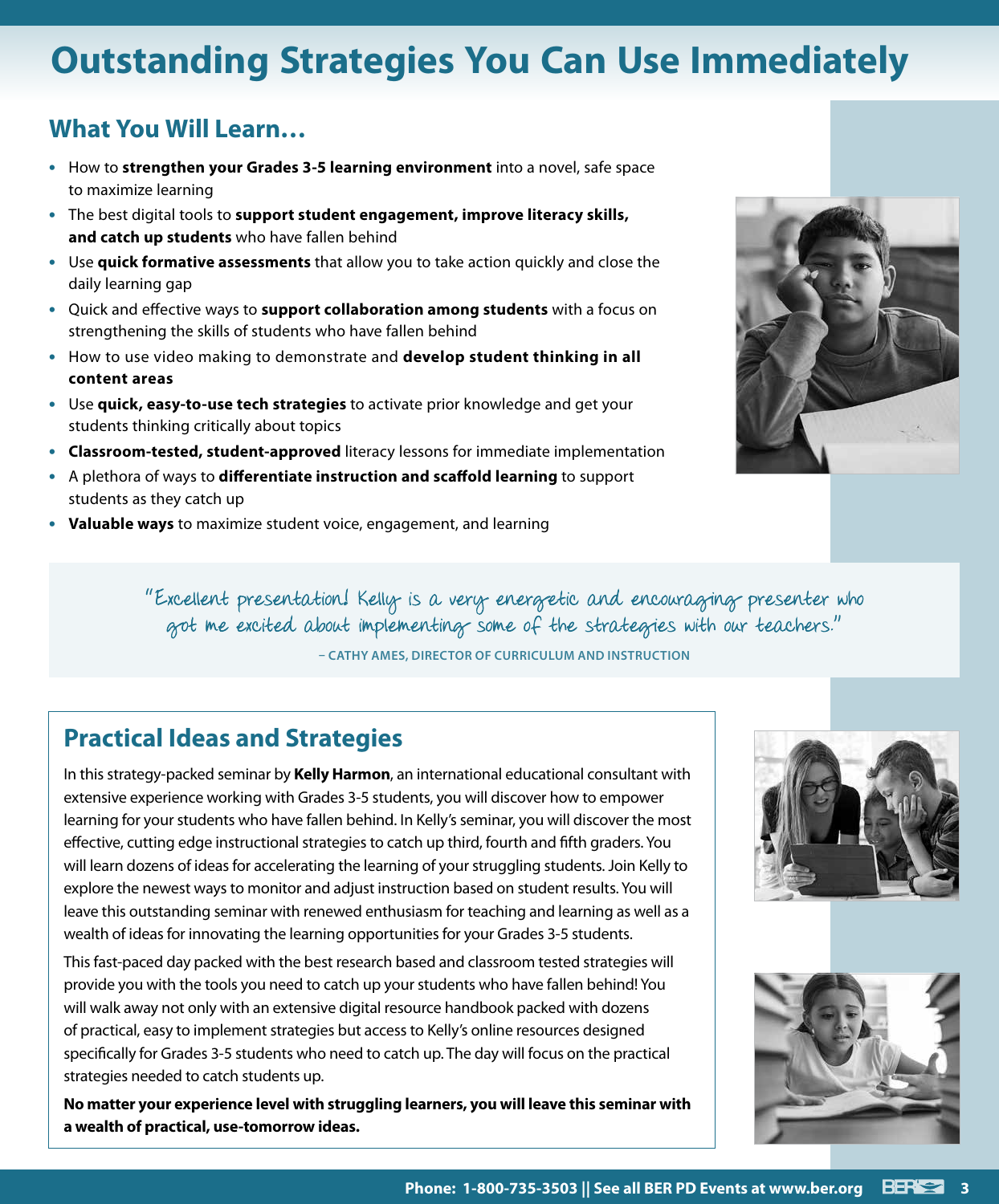# **A Message From Seminar Leader, Kelly Harmon**



## **Uniquely Qualified Instructor**

**KELLY HARMON** is an enthusiastic and engaging presenter with extensive experience teaching literacy. Drawing from her many years as a classroom teacher, instructional coach and national consultant, Kelly's presentations are fast-paced, interactive and highly engaging providing you with practical strategies to use your classroom tomorrow. You will receive dozens of classroom-proven ideas you can use to strengthen your reading and writing instruction helping students catch up when they have fallen behind!

Kelly has a wealth of ideas and strategies to help you refine your literacy program. She is the author of *Practicing Skills, Strategies, & Processes: Classroom Techniques to Help Students Develop Proficiency,* and the author of *Catching Up Students Who've Fallen Behind in Reading or Writing (Grades 3-5)*, the extensive digital resource handbook she developed just for this strategy-packed seminar that can be used immediately with your Grades 3-5 students. You won't want to miss this day filled with humor, fun and a wealth of practical information that will boost your approach to teaching.

Dear Colleague:

The pandemic took its toll not only on health, but on student learning as well. Unfortunately, with the disruptions of COVID, many of our students have fallen behind.

There is no doubt COVID-19 has brought significant changes to our classroom. What it hasn't changed is our resolve to serve our students well and to employ every tool we have to keep their learning going. More importantly, we understand the challenge of catching up students who have fallen behind. Much like you, I am dedicated to all my students but hold a special place in my heart for those who have fallen behind. I have learned and refined dozens of innovative, research-based strategies and techniques for accelerating student learning so that students who have fallen behind have the right tools to catch up. My goal for this day is to demonstrate the best-of-the-best of these exemplary activities and ideas with you.

During our day together, we will cover dozens of reading and writing strategies, ideas and activities you can use to teach in ways that will make a significant difference for your Grades 3-5 students:

- A wealth of highly effective, timesaving strategies for accelerating your literacy program
- Outstanding ideas, ready-to-use activities and a variety of resources for assessing and teaching the necessary reading and writing skills in innovative ways across the curriculum
- Ideas for integrating free technology that saves time and deepens literacy learning – rather than adding another layer to our already full plates.

I am truly excited to offer dozens of ideas, resources, tips, and suggestions you can implement immediately to better impact the reading and writing skills of your struggling students. Please join me for a jam-packed day of creative, fun learning experiences that promise to increase all your students' achievement in Grades 3-5 and lessen your workload.

Signature

Kelly Harmon

Kelly Harmon

**P.S. You will learn dozens of specific instructional strategies you can use to greatly increase the success of your Grades 3-5 students and will leave with an extensive digital resource handbook as well as my online resources!**

"I have learned and refined dozens of innovative, research-based strategies and techniques for accelerating student learning so that students who have fallen behind have the right tools to catch up."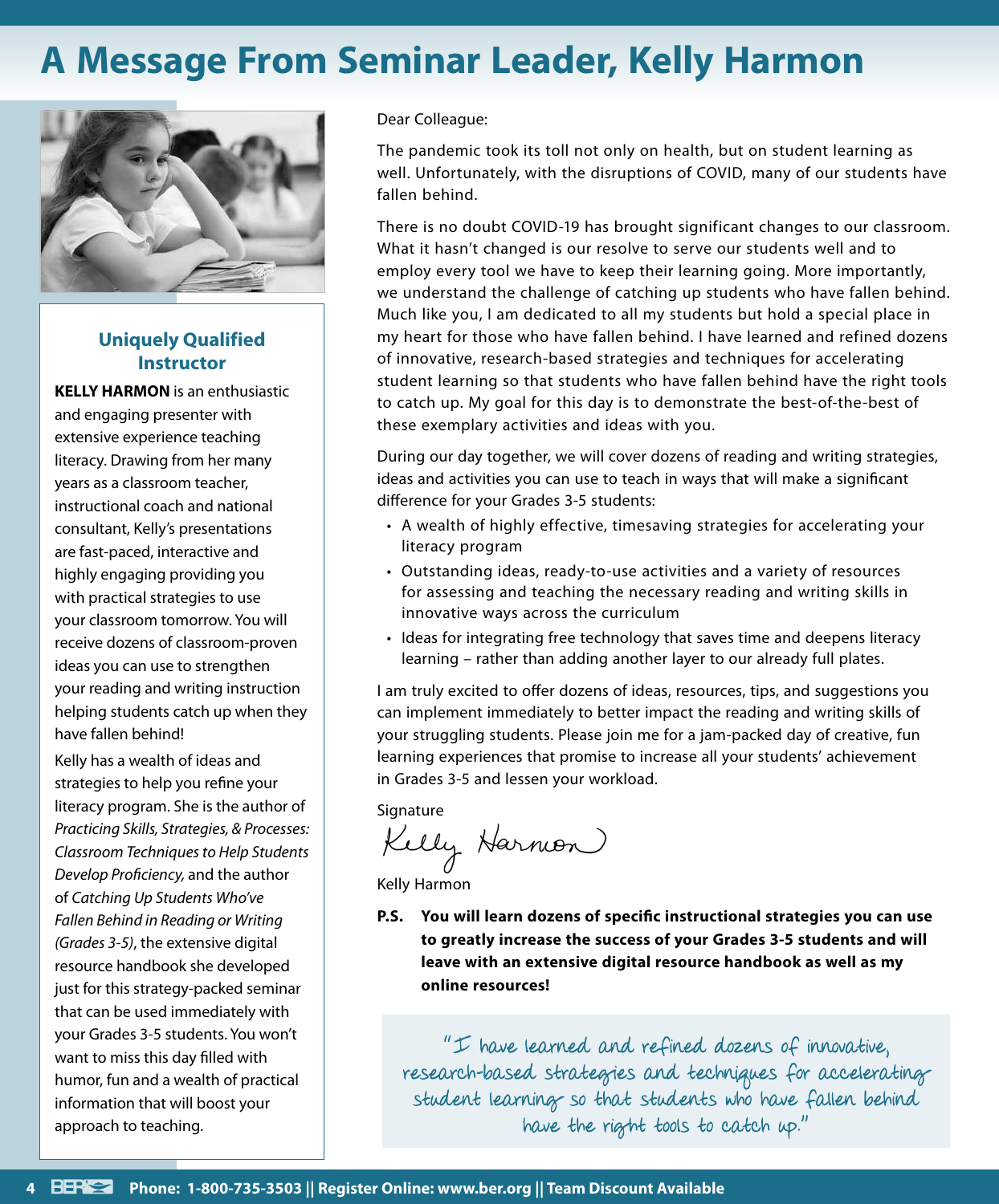# **What Your Colleagues Say About Kelly Harmon**

*"Kelly has so much information and is so passionate about the material that one can't help but get excited to go try everything as soon as possible. There was something for absolutely every teacher in my school. I will be sharing everything that I can, not just to get our students up to speed from having such a non-normal school last year, but moving forward for 'regular' school years. I can't thank you enough!"*

**Michelle Burleigh, Reading Specialist**

*"I thought Kelly did a great job giving us a wealth of ideas to bring back to our classrooms and validating some of the strategies I am currently using with my students. I had the opportunities to look at these from a new perspective."*

**Lisa Kabonick, Title I Reading Specialist**

*"An amazing seminar!"* **Peggy Brown, Reading Specialist**

*"Kelly was able to relay a great amount of information in a short amount of time. She was clear and gave strategies that I could implement immediately. "* Erin Daly, ESL



# **About BER Seminars**

## **Outstanding Instructors**

All programs are led by outstanding, top-rated BER national trainers.

### **Extensive Digital Resource Handbook**

You'll receive an extensive digital Resource Handbook full of practical strategies and resources.

#### **Highly Interactive**

You'll be able to ask questions, consult with the instructor, and share ideas with other participants.

#### **Program Guarantee**

As we have for 44 years, we guarantee the high quality of our programs. If you are not satisfied, we'll give you a 100% refund.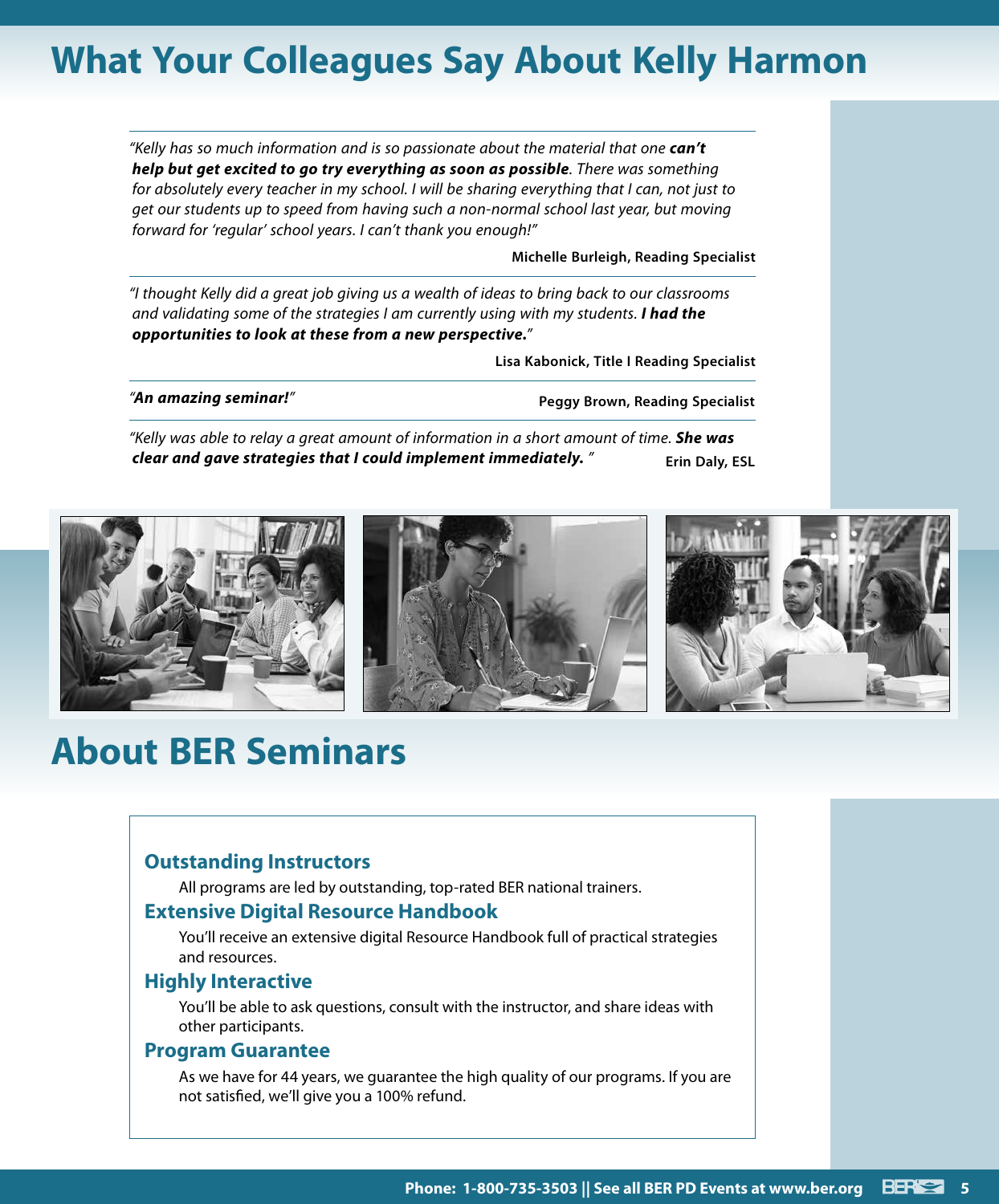# **Special Benefits of Attending**



"I really appreciate Kelly for her enthusiasm on the content. I learned a lot and am excited to implement a lot of these strategies."

**RAIMUNDO LEE,** 

# **On-Site Training**

Most BER seminars can be brought to your school or district in-person or online. See the options at www.ber.org/onsite or call 877-857-8964 to speak to one of our On-Site Training Consultants.

# **Extensive Digital Resource Handbook**

Each participant will receive an extensive digital resource handbook giving you access to countless strategies. The handbook includes:

- New, classroom-tested methods that increase Grades 3-5 students' reading and writing skills helping them to catch up
- Current, innovative strategies for developing literacy skills and closing the gap
- Dozens of digital resources to learning easier for all students
- Tools, tips, and tricks that support and engage your students who have fallen behind

## **Share Ideas with Other Educators**

This seminar provides a wonderful opportunity for participants to share ideas with other Grades 3-5 educators interested in catching up students who have fallen behind in reading and writing.

# **Consultation Available**

Kelly Harmon will be available to answer your specific questions and the unique needs

## **Meet Inservice Requirements / Earn State CEUs**

Participants of Live Online Seminars and those completing the Recorded Version online can receive a certificate of participation that may be used to verify five continuing education hours. For details about state CEUs available, visit www.ber.org/ceus

# **Earn One to Four Graduate Semester Credits**



University of

Up to four graduate level professional development Massachusetts credits are available with an additional fee and completion of follow-up practicum activities. Details for direct

enrollment with University of Massachusetts Global will be available at this program.

# **Can't Attend?**

# **Other Professional Development Options:**

#### **IEA Recorded Version of the Seminar**

A video recorded version of this seminar will be available to take online at your convenience. You'll have access to the entire course and to the extensive digital resource handbook. Optional CEUs and graduate credit available. To enroll, see registration form on page 7.

# **Related On-Demand Online Courses**

Related On Demand Video-Based Online Learning courses, *DYSLEXIA: Help Children Who Struggle to Successfully Read, Write and Spell,* for Grades K-6, *Helping Your Struggling Readers Become More Successful Readers: Targeted Interventions that Work!,* for Grades K-5, and other literacy-related courses are available for immediate registration. To enroll, visit www.ber.org/online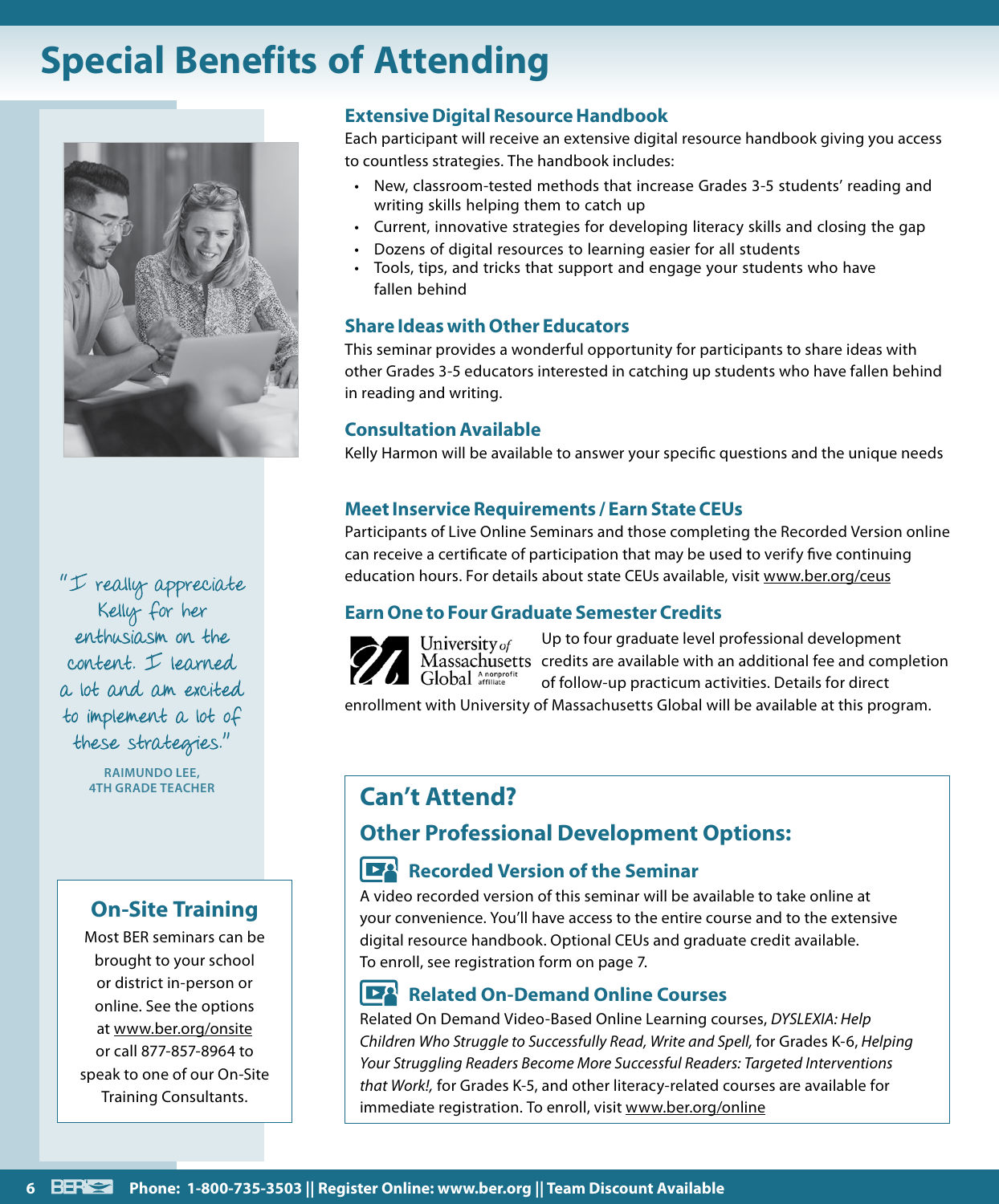# Catching Up Students Who've Fallen Behind in Reading or Writing **(Grades 3-5)**

| <b>Registration (HCY2M1)</b>                                                                                                                                                                | <b>FIVE EASY WAYS TO REGISTER:</b>                                                                                                                                                                                         |
|---------------------------------------------------------------------------------------------------------------------------------------------------------------------------------------------|----------------------------------------------------------------------------------------------------------------------------------------------------------------------------------------------------------------------------|
| $\Box$ 1. Live Online: June 28, 2022 (Start time: 9 AM Central)                                                                                                                             | 4<br><b>REGISTER ONLINE at: www.ber.org</b>                                                                                                                                                                                |
| 2. Live Online: July 7, 2022 (Start time: 9 AM Eastern)<br>□<br>$-$ or $-$                                                                                                                  | <b>EMAIL this form to: register@ber.org</b>                                                                                                                                                                                |
| 3. I'd like to order the recorded version of this seminar<br>□                                                                                                                              | PHONE toll-free: 1-800-735-3503                                                                                                                                                                                            |
| <b>FIRST NAME</b><br>M.I.<br><b>LAST NAME</b>                                                                                                                                               | (Weekdays 5:30 am - 4:00 pm Pacific Time)                                                                                                                                                                                  |
|                                                                                                                                                                                             | <b>FAX this form to: 1-425-453-1134</b>                                                                                                                                                                                    |
| POSITION, SUBJECT TAUGHT<br><b>GRADE LEVEL</b>                                                                                                                                              | <b>MAIL this form to: Bureau of Education &amp; Research</b><br>915 118th Avenue SE . PO Box 96068<br>Bellevue, WA 98009-9668                                                                                              |
| SEMINAR LOCATION NUMBER:<br>(Please see list above)                                                                                                                                         | <b>Program Hours</b>                                                                                                                                                                                                       |
| List additional registrants on a copy of this form                                                                                                                                          | All Live Online Seminars are scheduled 9:00 a.m. - 3:30 p.m. in the time<br>zone indicated. Check in 15 minutes prior. Registrants will be sent login                                                                      |
| <b>SCHOOL NAME</b>                                                                                                                                                                          | information by email four days before their Live Online Seminar.                                                                                                                                                           |
|                                                                                                                                                                                             | <b>Fee</b>                                                                                                                                                                                                                 |
| <b>SCHOOL MAILING ADDRESS</b>                                                                                                                                                               | The registration fee is \$279 per person, \$259 per person for groups of                                                                                                                                                   |
|                                                                                                                                                                                             | three or more registering at the same time. Call us at 1-800-735-3503<br>for groups of ten or more. Payment is due prior to the program.                                                                                   |
| <b>CITY &amp; STATE</b><br>ZIP CODE                                                                                                                                                         | Fee includes seminar registration, a certificate of participation and<br>an extensive digital resource handbook. The fee is the same for<br>Live Online Seminars or Recorded Seminars.                                     |
| <b>SCHOOL PHONE NUMBER</b><br>HOME PHONE NUMBER                                                                                                                                             |                                                                                                                                                                                                                            |
|                                                                                                                                                                                             | <b>Cancellation/Substitutions</b>                                                                                                                                                                                          |
| Registration confirmations and login details are sent via e-mail                                                                                                                            | 100% of your paid registration fee will be refunded if you can't attend<br>and notify us at least 10 days before the seminar. Late cancellations<br>made prior to the event date will be refunded less a \$15 service fee. |
| E-MAIL ADDRESS (REQUIRED FOR EACH REGISTRANT)                                                                                                                                               | Substitutions may be made at any time without charge.                                                                                                                                                                      |
|                                                                                                                                                                                             | <b>Further Questions</b>                                                                                                                                                                                                   |
| <b>HOME MAILING ADDRESS</b>                                                                                                                                                                 | Call the Bureau of Education & Research (800) 735-3503 or visit us<br>online at www.ber.org                                                                                                                                |
| <b>CITY &amp; STATE</b><br>ZIP CODE                                                                                                                                                         | <b>Program Guarantee</b>                                                                                                                                                                                                   |
|                                                                                                                                                                                             | We stand behind the high quality of our programs by providing the                                                                                                                                                          |
|                                                                                                                                                                                             | following unconditional quarantee: If you are not satisfied with this<br>program, we'll give you a 100% refund of your registration fee.                                                                                   |
| <b>IMPORTANT - PRIORITY ID CODE: EHCY2M1</b>                                                                                                                                                |                                                                                                                                                                                                                            |
| <b>METHOD OF PAYMENT - Team Discount Available</b>                                                                                                                                          |                                                                                                                                                                                                                            |
| The registration fee is \$279 per person,<br>for teams of three or more registering at the same time, the fee is \$259<br>per person. Payment is due prior to the program. No cash, please. |                                                                                                                                                                                                                            |
| $\Box$ A check (payable to <b>Bureau of Education &amp; Research</b> ) is attached                                                                                                          |                                                                                                                                                                                                                            |
| $\Box$ A purchase order is attached, P.O. # $\Box$                                                                                                                                          |                                                                                                                                                                                                                            |
| (Be sure to include priority ID code on the P.O.)<br>□ MasterCard<br>$\Box$ VISA<br>$\Box$ Discover<br>$\Box$ Charge my:                                                                    |                                                                                                                                                                                                                            |
| Account #                                                                                                                                                                                   |                                                                                                                                                                                                                            |
| MO/YR                                                                                                                                                                                       |                                                                                                                                                                                                                            |
| (Found on back of card)                                                                                                                                                                     |                                                                                                                                                                                                                            |
| Please print name as it appears on card                                                                                                                                                     | HCY2M1<br>© 2022 Bureau of Education & Research. All rights reserved.                                                                                                                                                      |